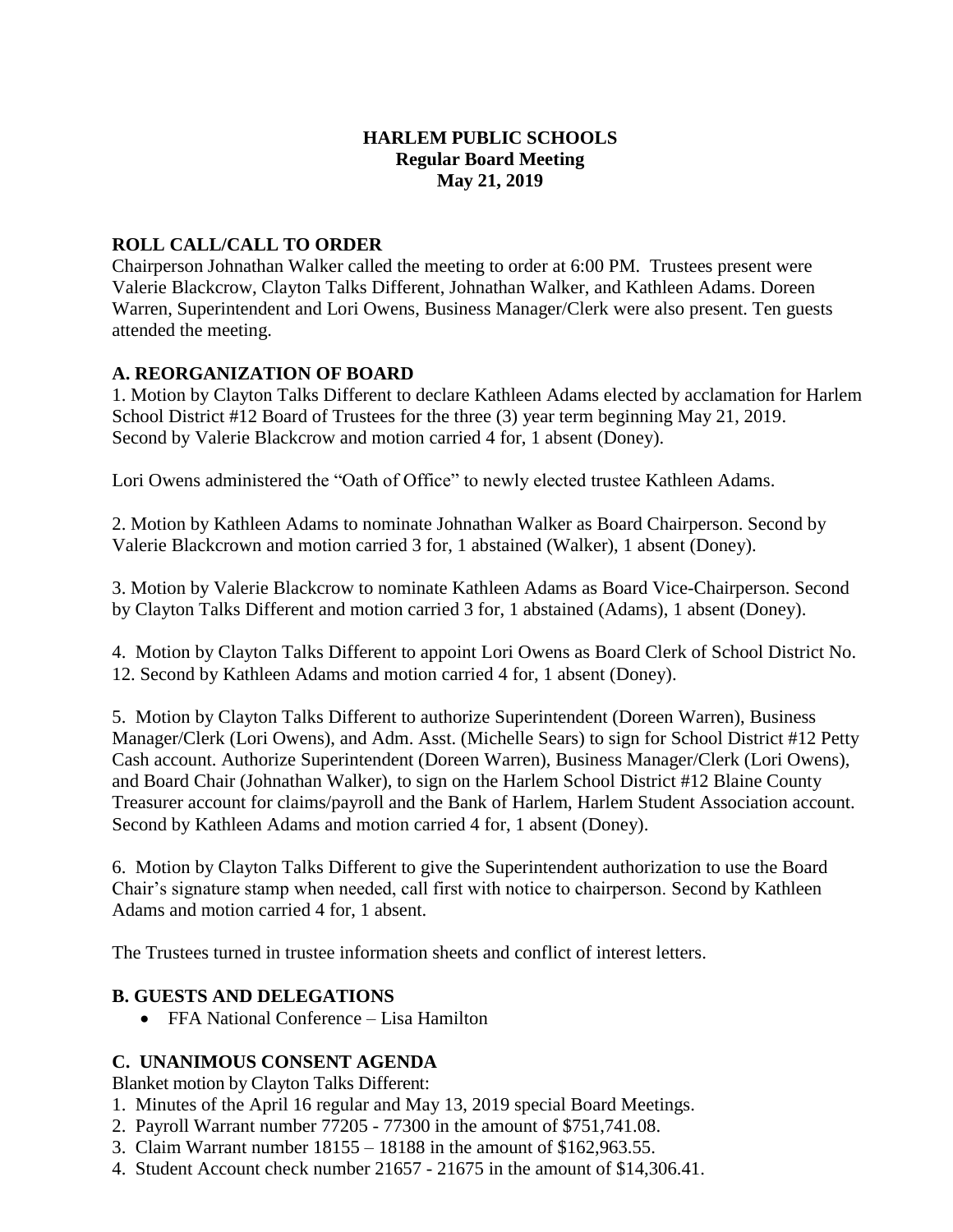- 5. Purchase Orders over \$10,000:
	- Accept Bid up to value of \$70,000 for Phase 2 of Basement House, bid closes June 3, 2019 with an Aug. 1, 2019 deadline for completion.
	- Sysco Convection Steamer, Electric for HS Kitchen \$12,699.57
	- Travel Club  $$22,966.59$

Second by Kathleen Adams and motion carried 4 for, 1 absent (Doney).

#### **D. PROGRAM REPORTS**

Doreen Warren, Lori Owens, Doug Komrosky, Bonnie Nesslar, Lyle Faulkinberry, and Evelyn Bigby reviewed their written reports. Doreen reported she had accepted a resignation from Glen Hetland, effective April 2019.

#### **E. HEALTH INSURANCE RENEWAL**

No motion. Quotes have not been received.

#### **F. FEDERAL/STATE PROGRAMS PARTICIPATION**

Motion by Kathleen Adams to approve participation in all Federal and State Programs for the 2019- 20 school year including: Title I, Title II-Part A, Title II-Part D, Title III, Title IV-Part A, Title V-Part A, Title VI-Part B, Title VII-Indian Education, IDEA-Part B, State Vo-Ed, Advancing Ag Ed, ACT Plus Writing, Graduation Matters, Gear Up, Carl Perkins, JOM, Impact Aid, and any other federal and state grants awarded. Second by Clayton Talks Different and motion carried 4 for, 1 absent (Doney).

# **G. TRANSPORTATION REPORT APPROVAL TR-5 AND TR-6**

Motion by Clayton Talks Different to approve the 2<sup>nd</sup> semester 2018-19 TR-5 and TR-6 reports for Harlem Elementary and Harlem High School. Second by Kathleen Adams and motion carried 4 for, 1 absent (Doney).

## **H. MTSBA-HMSA-NAFIS-IISM-INDIAN SCHOOL BOARD CAUCUS AND OTHER MEMBERSHIPS**

Motion by Kathleen Adams to approve the following memberships for 2019-20:

- MTSBA (Mt School Boards Assoc.) \$6,593.00
- MHSA (Mt High School Assoc.) \$4,248.00
- NAFIS (Nat'l Assoc. of Federally Impacted Schools) \$4,377.00
- IISM (Indian Impacted Schools of MT) \$5,835.00
- Indian Schools Board Caucus \$TBD
- Montana Cooperative Services \$587.00

Second by Clayton Talks Different and motion carried 4 for, 1 absent (Doney).

#### **I. FACILITY LIST**

Motion by Clayton Talks Different to approve the #1 and #2 items on the 2018 facility priority list. Second by Kathleen Adams and motion carried 4 for, 1 absent (Doney).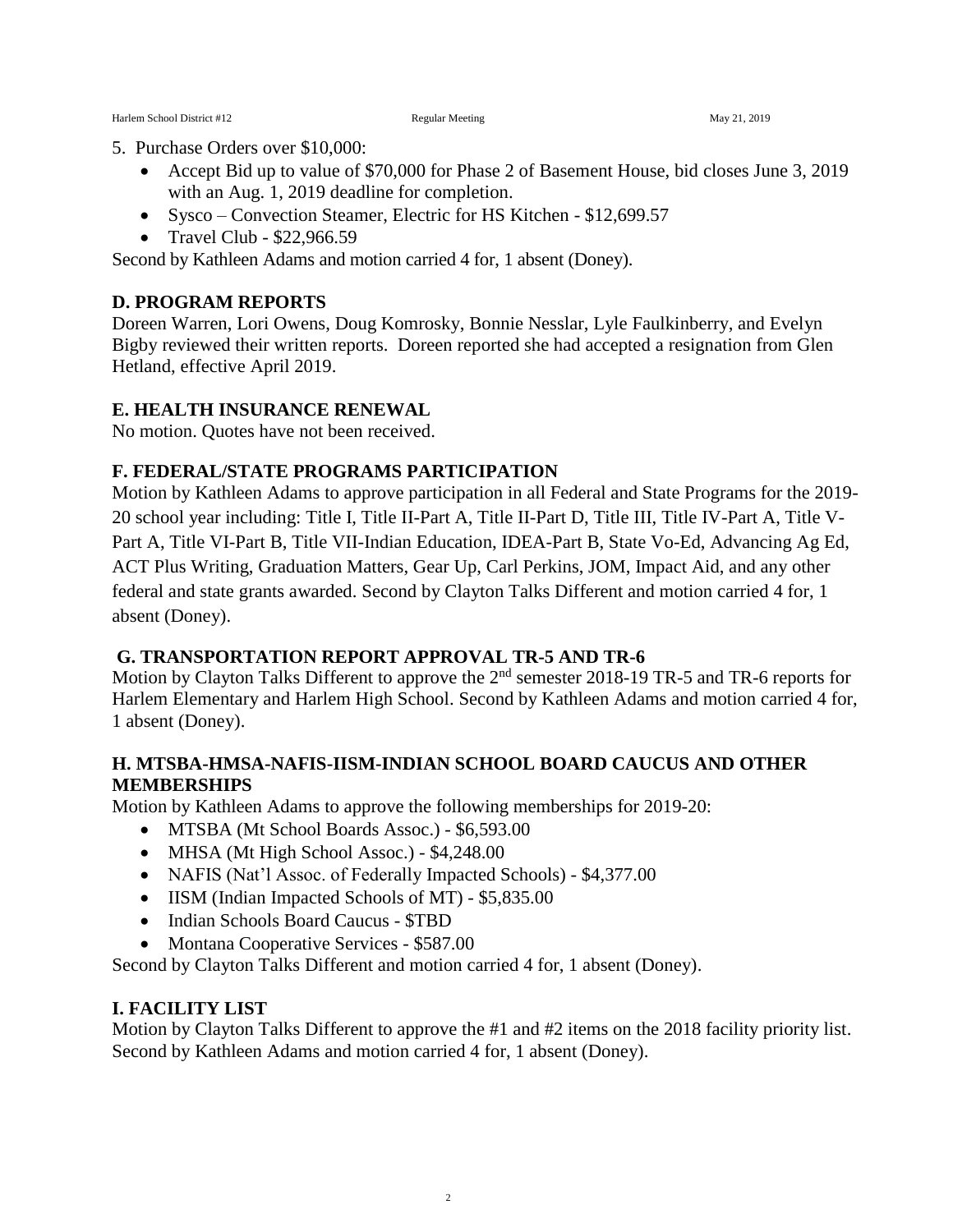#### **J. CONSIDERATION FOR ISSUANCE OF CONTRACT FOR 2019-20 COACHES/EXTRA-CURRICULAR POSITIONS**

- 1. Motion by Valerie Blackcrow to hire Mary-Kate Nienhuis-French as the Speech and Drama coach for 2019-20 SY per the CBA, with the district reserving the right to withdraw the offer based upon the results of the pre-employment drug screen. Second by Clayton Talks Different and motion carried 4 for, 1 absent (Doney).
- 2. Motion by Valerie Blackcrow to hire Kim Faulkinberry as the Head HS Track coach for 2019-20 SY per the CBA. Second by Clayton Talks Different and motion carried 4 for, 1 absent (Doney).
- 3. Motion by Valerie Blackcrow to hire Erica Collins as the Asst. Cheer coach for 2019-20 SY per the CBA. Second by Clayton Talks Different and motion carried 4 for, 1 absent (Doney).
- 4. Motion by Kathleen Adams to hire Briayan Flores as the JH Volleyball coach for 2019- 20 SY per the CBA. Second by Clayton Talks Different and motion carried 4 for, 1 absent (Doney).
- 5. Motion by Valerie Blackcrow to hire Wendy Briere as the JH Volleyball coach for 2019- 20 SY per the CBA. Second by Clayton Talks Different and motion carried 4 for, 1 absent (Doney).
- 6. Motion by Kathleen Adams to hire Nate Mount as the JH Girls Basketball coach for 2019-20 SY per the CBA with the district reserving the right to withdraw the offer based upon the results of the pre-employment drug screen. Second by Clayton Talks Different and motion carried 4 for, 1 absent (Doney).
- 7. Motion by Kathleen Adams to hire Koda Cochran as the JH Girls Basketball coach for 2019-20 SY per the CBA, with the district reserving the right to withdraw the offer based upon the results of the pre-employment drug screen. Second by Clayton Talks Different and motion carried 4 for, 1 absent (Doney).
- 8. Motion by Valerie Blackcrow to hire Briayan Flores as the HS Asst. Tennis coach for 2019-20 SY per the CBA. Second by Clayton Talks Different and motion carried 4 for, 1 absent (Doney).
- 9. Motion by Valerie Blackcrow to hire John Baker as the HS Asst. Wrestling coach for 2019-20 SY per the CBA. Second by Kathleen Adams and motion carried 4 for, 1 absent (Doney).
- 10. Motion by Kathleen Adams to hire William Blackcrow as the HS Asst. Wrestling coach for 2019-20 SY per the CBA. Second by Clayton Talks Different and motion carried 4 for, 1 absent (Doney).
- 11. Motion by Kathleen Adams to hire Stacy Cole as the JH Track coach for 21 SY per the CBA. Second by Clayton Talks Different and motion carried 4 for, 1 absent (Doney).
- 12. Motion by Kathleen Adams to hire William Blackcrow as the JH Wrestling coach for 2019-20 SY per the CBA. Second by Clayton Talks Different and motion carried 4 for, 1 absent (Doney).
- 13. Motion by Valerie Blackcrow to hire John Baker as the JH Wrestling coach for 201-20 SY per the CBA. Second by Clayton Talks Different and motion carried 4 for, 1 absent.

#### **K. CONSIDERATION FOR ISSUANCE OF CONTRACT FOR 2019-20 ADMINISTRATIVE SUPPORT STAFF**

1. Motion by Clayton Talks Different to hire Roxian Dirden as a full-time nurse for SY 2019-20 with the district reserving the right to withdraw the offer based upon the results of the background check and pre-employment drug screen. Second by Kathleen Adams and motion carried 4 for, 1 absent (Doney).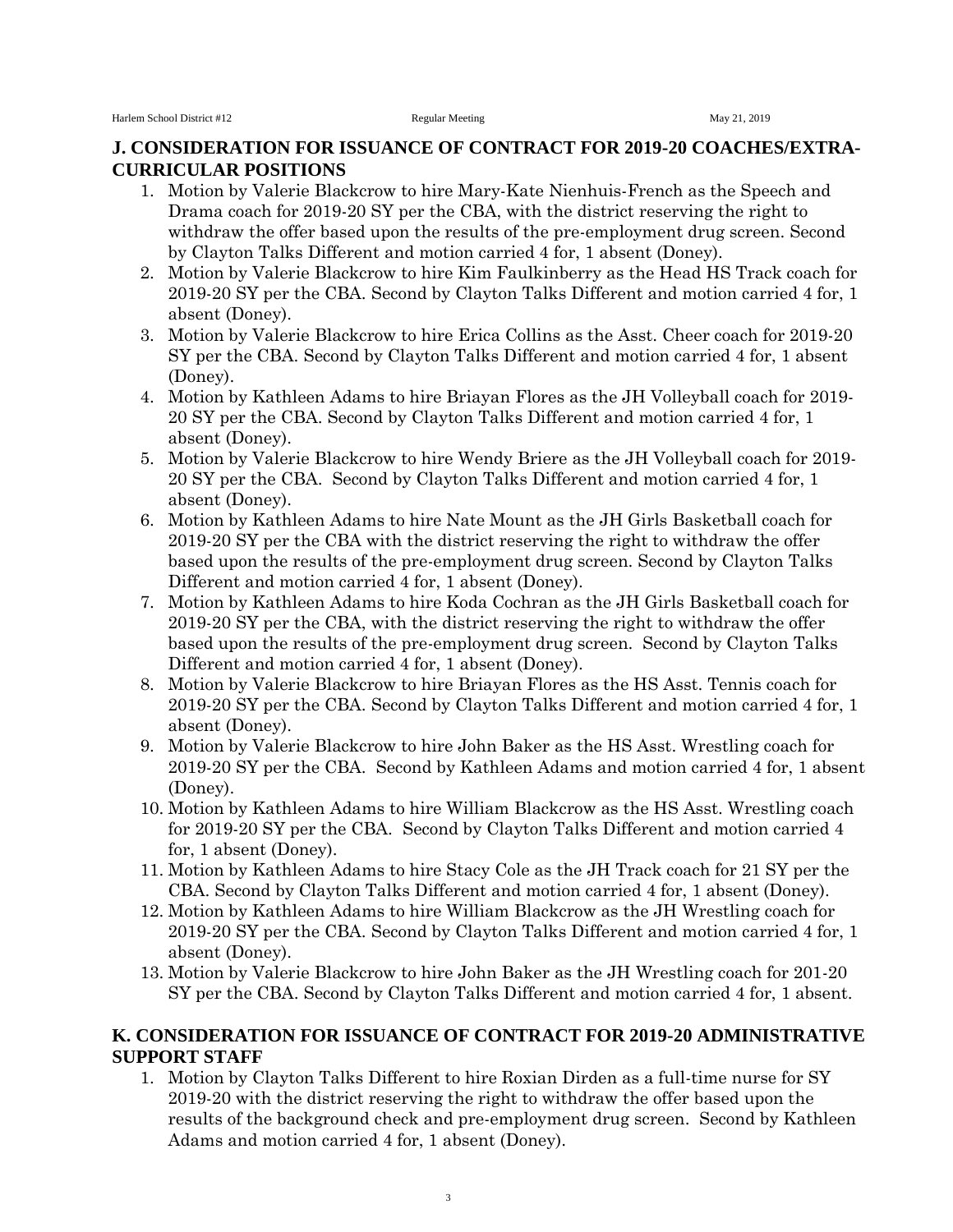2. Motion Clayton Talks Different to hire Laramie Schwenke as part-time Activities Director for SY 2019-20 with salary to be determined and with the district reserving the right to withdraw the offer based upon the results of the pre-employment drug screen. Second by Kathleen Adams and motion carried 4 for, 1 absent (Doney).

## **L. CONSIDERATION FOR ISSUANCE OF CONTRACT FOR 2019-20 CERTIFIED POSITIONS**

- 1. Motion by Kathleen Adams to hire Tom McMakin as the Driver's Education teacher for five weeks during May and June of 2019 (05.28.2019 to 06.28.2019) with salary and benefits per the MOU submitted by Harlem Education Union on May 16, 2019 with the district reserving the right to withdraw the offer based upon the results of the background check and pre-employment drug screen. Second by Clayton Talks Different and motion carried 4 for, 1 absent (Doney).
- 2. Motion by Clayton Talks Different to hire Laramie Schwenke as part-time (3 periods and a prep) Physical Education teacher for SY 2019-20 per the CBA with the district reserving the right to withdraw the offer based upon the results of the pre-employment drug screen. Second by Kathleen Adams and motion carried 4 for, 1 absent (Doney).
- 3. Motion by Clayton Talks Different to hire Kayla Messerly as Junior Class Sponsor for SY 2018-19. Second by Kathleen Adams and motion carried 4 for, 1 absent (Doney).

## **M. HIRE 2019 SUMMER ACADEMY STAFF**

- 1. Motion by Valerie Blackcrow to hire Deb Ferris as 2019 full time Math teacher @ \$25/hr, Crystal Doney as 2019 full time Language Arts teacher @ \$25/hr, and Stacy Cole as 2019 full time Paraprofessional @ \$14.04/hr from May 28-June 21, 2019. Second by Clayton Talks Different and motion carried 4 for, 1 absent (Doney).
- 2. Motion by Clayton Talks Different to hire Bonnie Nesslar as 2019 Administrator for 14 day for a stipend of \$2,173. Second by Valerie Blackcrow and motion carried 4 for, 1 absent (Doney).
- 3. Motion by Clayton Talks Different to hire Wendy Briere as 2019 Secretary for a stipend of \$200.00. Second by Valerie Blackcrow and motion carried 4 for, 1 absent (Doney).

## **N. HIRE 2019 SUMMER HELP**

Motion by Valerie Blackcrow to hire Gabe Guerrero as Summer Grounds Help, Enrique Rivera as Jr/Sr High Summer Custodian, and Lenora Greetham as Elementary Summer Custodian from approximately May 28 – Aug. 2, 2019 @ \$14.04/hr. Second by Clayton Talks Different and motion carried 4 for, 1 absent (Doney).

## **O. SUB/EXTRA HELP APPROVAL LIST**

Motion by Kathleen Adams to approve the sub/extra help/volunteer list of applicants below with the district reserving the right to withdraw the offer based upon the results of the background check, pre-employment drug screen, and age requirement.

| Tawnya Tangen                                                                    | Sub Teacher | $$15.38$ p/hr |
|----------------------------------------------------------------------------------|-------------|---------------|
| Derrick Guy                                                                      | Sub Janitor | $$14.04$ p/hr |
| Patricia Garcia                                                                  | Sub Teacher | $$15.38$ p/hr |
| Second by Clayton Talks Different and motion carried 4 for, 1 abstained (Doney). |             |               |